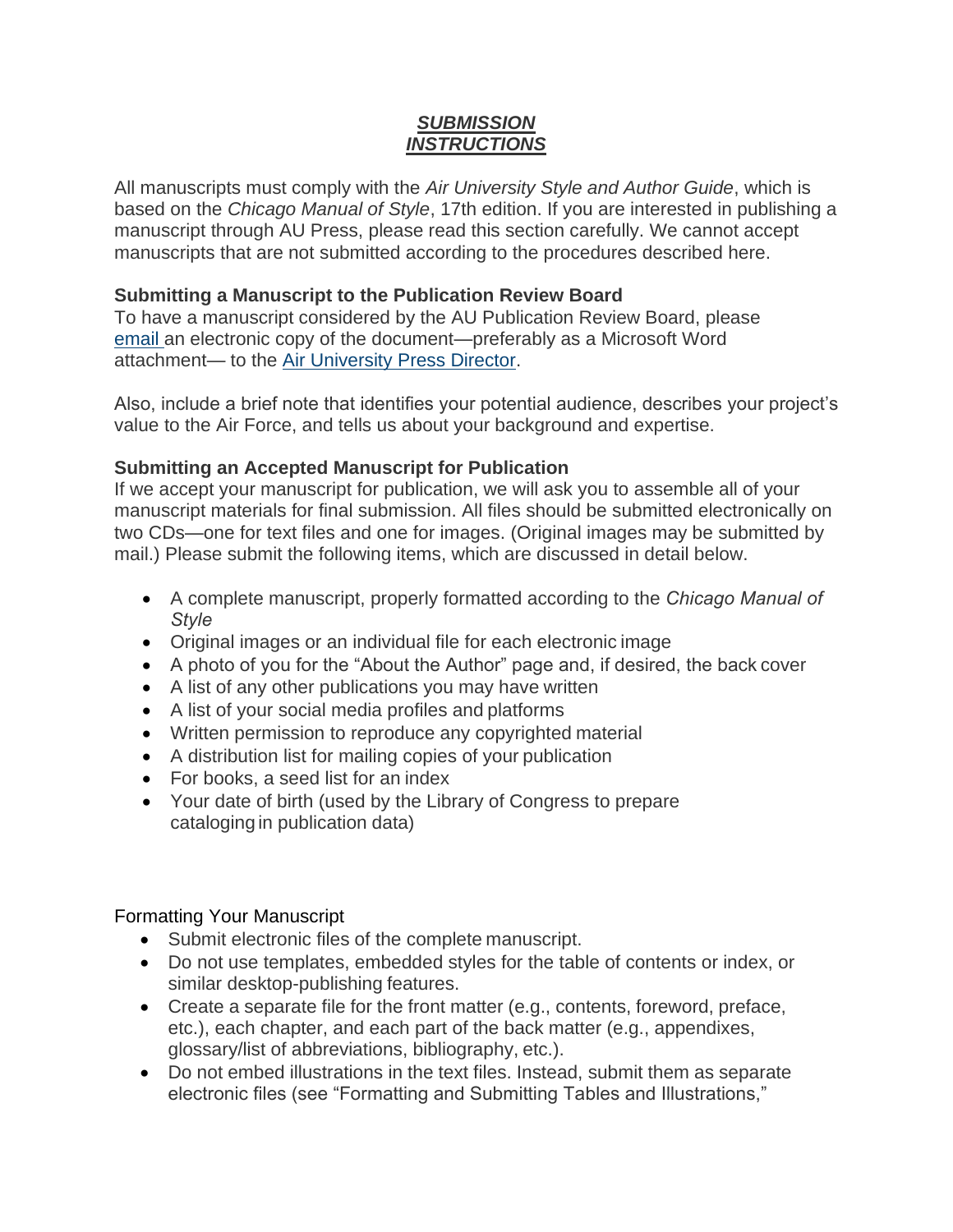below), and put a caption indicating where they should be placed in the text. However, you may embed tables in the text files.

- Use a 12-point font and double spacing. Frontmatter, notes, and back matter should be double spaced as well.
- Place notes at the end of each chapter (endnotes), not at the bottom of each page (footnotes). They should be double-spaced and in 12-point font. Use your word processor's "insert endnote" feature to "embed" the notes to enable automatic renumbering when you add, delete, or move notes. We will not accept manuscripts whose endnotes are not embedded.
- Ensure that your hierarchy of subheadings is consistent. Do not use numbered subheadings.
- Check all quotations against sources and supply complete documentation for endnotes and the bibliography.
- All notes and bibliography entries must be formatted according to the *Chicago Manual of Style*.
- Provide translations or paraphrases of foreign-language passages in parentheses following the passage. For foreign-language titles in the endnotes or bibliography, put the translations in brackets.

### **Formatting and Submitting Tables and Illustrations**

- Failure to follow these instructions may cause significant delays in the production process. If you have any questions or need assistance, please call Air University Press's illustrators at commercial 334-953-3041 / DSN 493-3041 or commercial 334- 953-3042 / DSN 493-3042.
- When you submit your illustrations (graphs, charts, photos, maps, artwork, etc.), you must submit with all relevant [information a](file:///C:/Portals/10/AUPress/documents/general/figlog.pdf)bout each image. You can download the log from the instructions for authors on the AU Press website.
- Submit high-resolution digital images (300 dpi or higher .tiff files) or original images such as photos, maps, or figures (line art). Note that GIF and BMP files are generally not acceptable for printing because of their low resolution.
- If you scan your images, please keep the following principles in mind. To ensure that the file contains enough data to reproduce accurately, please use high-end blackand- white or color-calibrated scanning equipment. Scan all images (color and grayscale) at a resolution of at least 300 pixels per inch, based on an input-to-output (I/O) size ratio of 1 to 1. All enlargements or reductions applied to images should adjust the pixels proportionately. For example, a 3-by-5-inch original photograph printed at 3- by-5 inches (I/O ratio of one to one) should be scanned at 266 to 300 pixels per inch. The same-sized photo printed at 6-by-10 inches (I/O ratio of one to two) should be scanned at 532 to 600 pixels per inch. Save your images either as uncompressed TIFF (tagged image file format), native Photoshop file format (.psd), or EPS (encapsulated postscript) files. JPEG files may be submitted, provided they are saved at the highest- quality setting.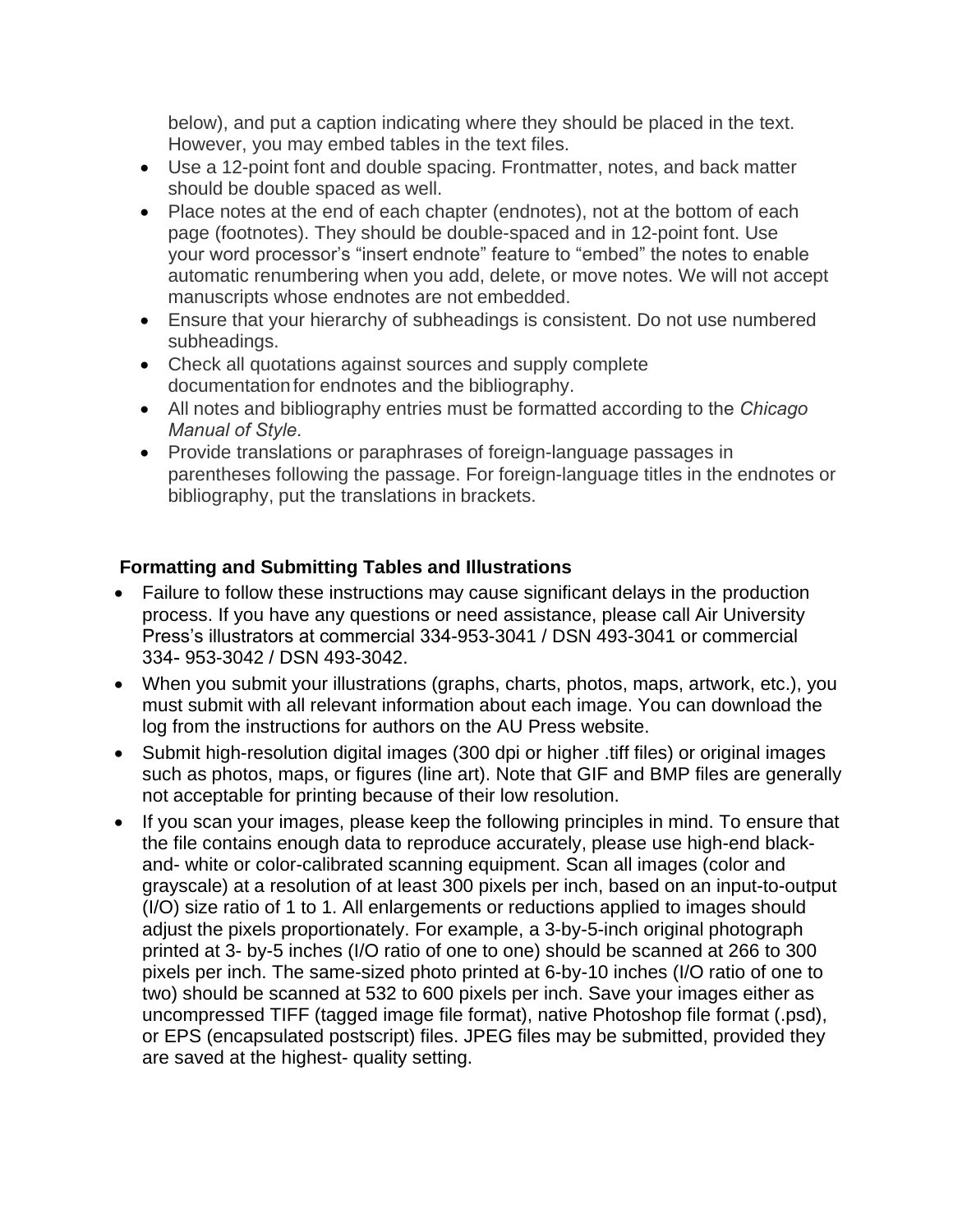- Images scanned at lower resolutions and then forced or pushed to a higher resolution to meet printing standards become blurry. For example, this happens if you change an image from 150 pixels per inch to 300 pixels per inch in your imageediting program. Instead, you should rescan the image at the target resolution of 300 pixels per inch. Although you can reduce digital images to the desired resolution, you should never increase them to a higher resolution to meet printing standards.
- Do not import images into another document, such as Microsoft Word for submission. Submit images as individual files only.
- Scan all line art as bitmap images with a resolution of between 1,200 and 2,540 pixels per inch, based on an I/O ratio of 1 to 1. Enlargements and reductions are similarly proportional. Save the images either as uncompressed TIFF, native Photoshop file format, or EPS files.
- Please send us a current photo of you for the "About the Author" section and your book's back cover. More than one pose is permissible. The picture for "About the Author" should be black and white; the back cover should be color.
- Tables should be numbered consecutively throughout the manuscript (e.g., Table 1, Table 2, etc.) and embedded in the text file below their captions. If a credit line is needed, place it below the table.

Table 2. Bomb strikes during the Battle of the Bismarck Sea [place the caption above the table] Reprinted from Air Evaluation Board, Southwest Pacific Area, "Battle of the Bismarck Sea and Development of Masthead Attacks," 1 July 1945, 47, Air Force Historical Research Agency, Maxwell AFB, AL. [place credit line below the table]

See 1.62 of part 1 of AU-1 for information about formatting tables.

• All illustrations—figures, charts, photos, maps, and the like—should be submitted as separate files (one illustration per file), not embedded in the manuscript. Number the illustrations consecutively throughout the document and include the illustration number in the file title (e.g., Figure1.psd). Indicate each illustration's placement in the text by including its number and caption in the text (e.g., following the paragraph in which you refer to the illustration). For example,

Figure 9. Cutaway view of the B-25G. (Reprinted from North American Aviation, "Train Dispatcher," Saturday Evening Post, 4 November 1944, 107.)

- If you have a list of illustrations and a list of tables, include each list (titled "Illustrations" and "Tables" [without the quotation marks])on a separate page, following the table of contents. Cite these items in the table of contents as "List of Illustrations" and "List of Tables" (without the quotation marks).
- Our artists design and create attractive covers for our publications. Although we reserve the right to make final artistic decisions about your book's cover, our illustrators will be happy to work with you to bring your ideas about the artwork to fruition. Please send us your notes and/or sketches and contact our illustrators at commercial 334-953-3041 / DSN 493-3041 or commercial 334-953-3042 / DSN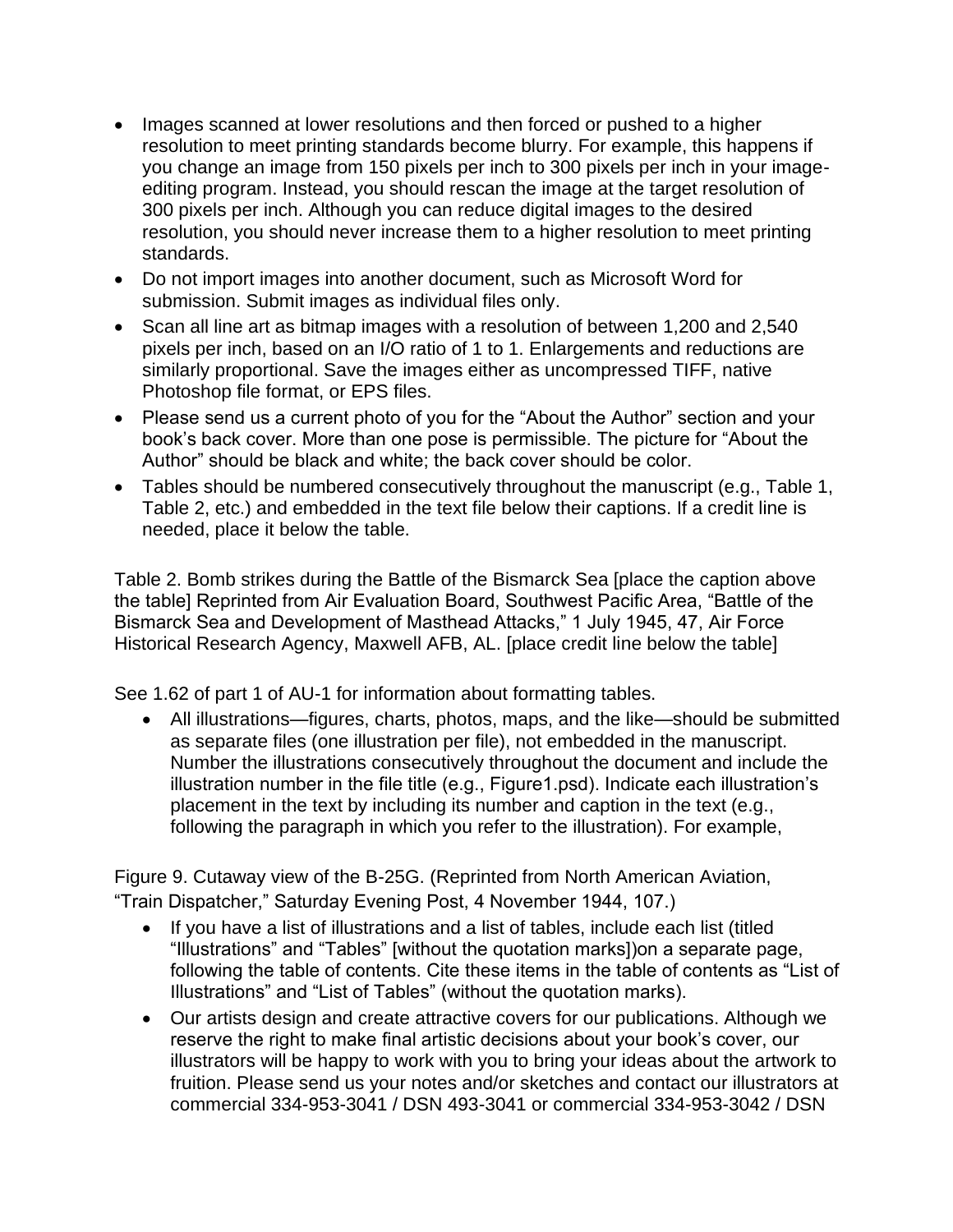493- 3042.

#### **Seed List for Index**

- Most AU Press books (but not research papers) have an index.
- Because the author knows best what terms a reader would find useful in an index; the author is responsible for providing a "seed list": an alphabetized list of key terms that an AUPress editor uses to prepare an index.

#### **Permissions**

- When you sign your publishing agreement with us, you guarantee that your work is original. Therefore, if you use copyrighted text, graphics, or pictures, you must obtain written permissions from the rights holders and submit copies to us, along with instructions from the rights holders concerning credit lines and publication limitations. You are also responsible for the payment of any necessary fees to the rights holders. After we begin editing your manuscript, we will contact you as soon as possible if we think you need to obtain additional permissions.
- You do not need to obtain permission if the material you use is in the public domain or if you comply with the doctrine of fair use of copyrighted material. For further information on such material, see part 1 of AU-1, appendix C.
- Copyright law does not set precise boundaries for fair use. Ultimately the author is responsible for not violating copyright law. However, AU Press has adapted the fair use guidelines that the University of Chicago Press offers for the use of its publications, available on the University [of Chicago Press's](http://press.uchicago.edu/infoServices/fairuse.html) Website.
- [Quotation](http://press.uchicago.edu/infoServices/fairuse.html)s for the traditional scholarly purposes of criticism, argument, and illustration are of fair use.
- However, reproducing more than 5,000 words from a source, more than 5 percent of a reference, or a complete poem, song, or other literary work is probably not fair use.
- Reproduction of complete graphical units (charts, images, photos, maps, etc.) requires permission. AU Press will not publish a copyrighted graphic unless the author obtains written permission to reproduce it and supplies a copy of the authorization to AU Press.
- If you believe a graphic falls under the doctrine of fair use (e.g., a photograph used to facilitate commentary on techniques of photographic composition or a single graph, table, or chart that includes no pictorial elements and merely presents data), you may ask AU Press to consider an exception to the above policy.
- In the case of material developed for coursework, the office of primary responsibility in the using organization is responsible for reviewing permissions. They should ensure that the use of the copyrighted material adheres to any limitations or requests indicated by the rights-holder (see Air Force Instruction [AFI] 33-360, Publications and Forms Management; and AFI 51-303,